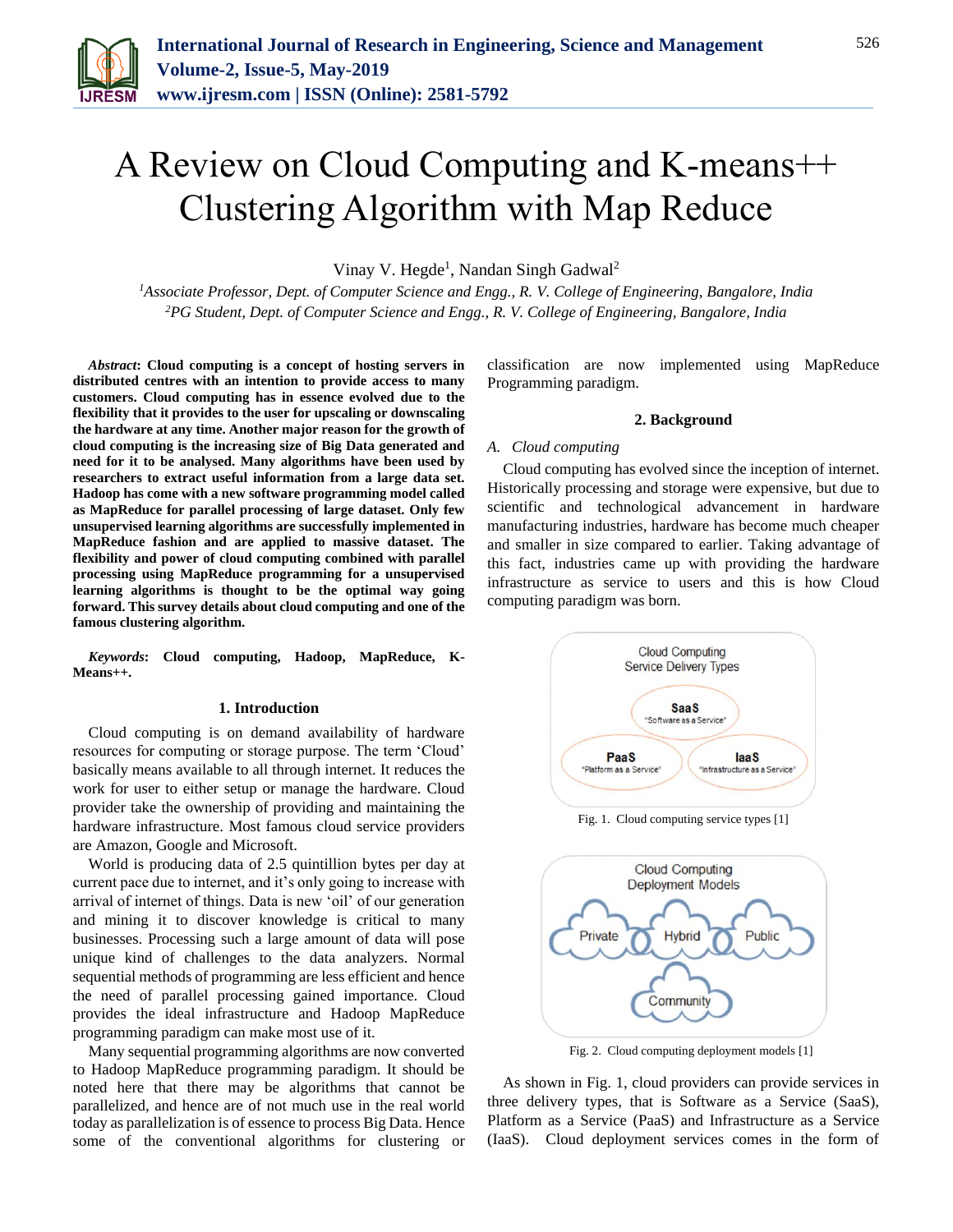

private, hybrid, public and community as mentioned in Figure 2. Public clouds have many customers compared to other forms of cloud. Private clouds usually are not cost efficient.

# *B. Hadoop*

Hadoop is considered to be one of the best tools to handle big data. It has two major components HDFS and another is MapReduce. HDFS stores the files in blocks of 64MB. It can handle the files of varying size from 10 MB to GB, TB. Hadoop can run with single node or multi-node cluster. Every Hadoop cluster can have five running processes namely. HDFS can be thought of Data node  $+$  Name node  $+$  Secondary Name node and daemon process to manage MapReduce programming paradigm in HDFS are Job Tracker + Task Tracker.



# *C. Map reduce paradigm*

Map Reduce Programming Paradigm of Hadoop is a model to process huge amount of data. Map phase maps the input data into <key,value> pairs[3]. The reduce phase combines the data based on common keys and performs reduce operation defined by the user. The parallelization occurs with many mappers created for reading the data and it is not sequential. Because of this there is high throughput [4].

## **3. K-Means++ clustering algorithm**

K-Means++ algorithm is the improved version of most widely used K-means algorithm in clustering. K-Means algorithm initializes the centroid randomly, which is where it could sometimes create less accurate clusters. K-Means++ overcomes initialization part to improve K-Means. K-Means++ algorithm takes an input k, which refers to the number of clusters that should be generated and n refers to set of objects [5].

K-Means++ clustering algorithm works as follows.

- 1. Select initial centroid X uniformly at random.
- 2. For each instance  $X$  we need to compute  $D(X)$  which is the distance between X and the nearest centroid that has already been chosen.
- 3. Choose next centroid using a weighted probability distribution which is proportional to  $D(X)2$ .
- 4. Repeat 2 and 3 until K centroids have been chosen.
- 5. Assign each record or instance point to a cluster centre which has least distance.
- 6. Calculate mean value of all points in the cluster.
- 7. Replace cluster centroid to this new mean value.
- 8. Repeat the steps from 6, until there are no more changes to centroids.

This algorithm can be implemented in map-reduce pattern as follows.

- *Map function:* The HDFS stores input data as sequence file of  $\langle \text{key}, \text{value} \rangle$  pairs [6]. Every  $\langle \text{key}, \rangle$ value> pair represents a record. The map function splits the data across all mappers [7].
- *Reduce function:* After mapping, reducers are used for computing Step-2 of the algorithm. Reducer will also combine intermediate data of same mapper [8]. The intermediate data can be put in hdfs or stored locally [9]. New centres are generated which can be used for further iterations.



**4. Conclusion and future work**

The Big Data generated today has demanded more computing, more storage resources as well as better way to process the data. Conventional methods were failing to cope up with such challenges because of which Cloud Computing and Hadoop MapReduce gained popularity [10].

The K-Means++ algorithm discussed in this survey is efficient for large set of data but it suffers with outlier issue. Future work could involve outlier detecting and removal algorithm merged with K-Means++ to give better and more accurate results.

## **References**

- [1] Adem Tepe, GüRay Yilmaz, "A Survey on Cloud Computing Technology and Its Application to Satellite Ground Systems", International Conference on Recent Advances in Space Technologies (RAST), 2013.
- [2] Rajashree Shettar, Bhimasen. V. Purohit, "A Review on Clustering Algorithms Applicable for Map Reduce", International Conference on Computational Systems for Health & Sustainability, pp. 176-178, 2015.
- [3] K. Singh and R. Kaur, "Hadoop: Addressing challenges of Big Data," *2014 IEEE International Advance Computing Conference (IACC)*, Gurgaon, 2014, pp. 686-689.
- [4] Borthakur. D "The Hadoop Distributed File System: Architecture and design", 2007.
- [5] Weihzong Zhao, Huifang Ma, Qing He, "Parallel K-Means clustering Based on MapReduce", springer-verlag Berlin, Heidelberg, 2009.